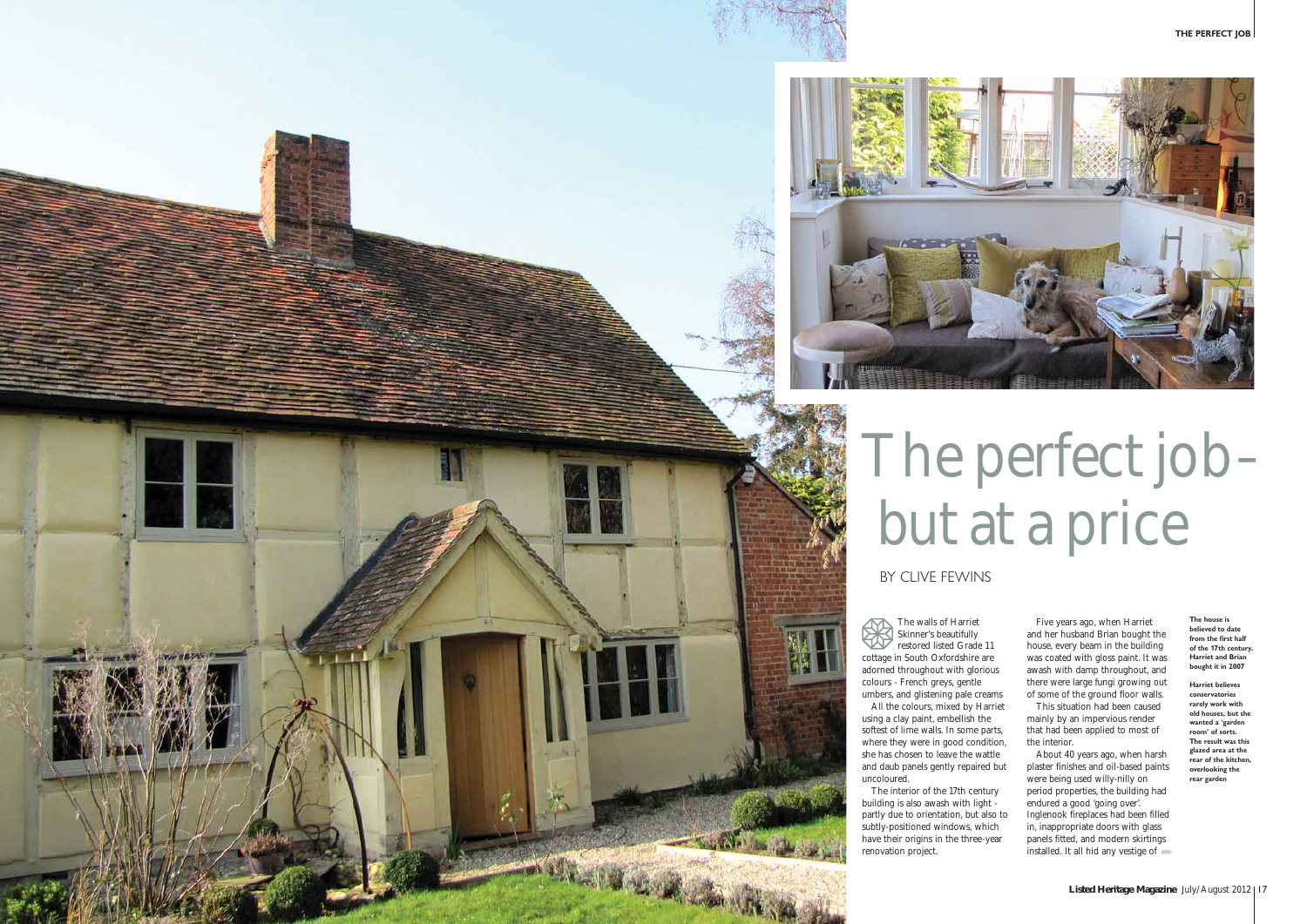the historic internal structure - and effectively prevented the house from breathing.

The result was near-fatal damage to many of the historic surfaces. It is the variety of these delectably uneven surfaces - experts often refer to this as 'the patina of time' - that constitutes so much of the appeal of old houses.

When Harriet and Brian arrived a substantial section of front wall was unsafe, due to the removal at some stage of large areas of the original timber frame and insertion of largepane unsympathetic windows. In addition the former animal byre at the north end needed reroofing and a partial rebuild before it was fit to be turned into Harriet's new kitchen.

Three things have saved the

building. The passion and skill of surveyor Richard Cain, who died tragically last year at the age of 46, the use of lime-based materials to restore breathability to the building, and the tenacity of Harriet and Brian. Harriet gave up two days a week from the financial services company she runs to guide the project along.

"Richard was passionate about building conservation," Harriet said. "He was a vigorous proponent of the SPAB philosophy of minimal intervention, using 'like with like' with regard to historic materials."

Richard quickly managed to persuade Brian and Harriet that this was the course they should adopt. Brian, who is a civil servant, and engaged in work of a sensitive

nature, was unable to find much time to get involved, so Harriet took the lead role.

Richard was also very fond of a well-known SPAB phrase 'Poverty Protects'. What this really means is that if you have a tendency to throw money at a project - hold fire. You could well end up doing more harm than good.

"All too often I see renovated houses that could almost be new inside," Harriet said. "All the lovely wobbly old surfaces and out-ofplumb sections of wall have been straightened out by over-zealous and unsympathetic renovators. The result is so often an enormous loss of the original character. That was the last thing Brian and I wanted, and Richard could see that."





**The dining table is French and belonged to Harriet's parents. Harriet and Brain bought the corner cupboard, which could have been made for the house. The lady in the painting is Russian and, says Harriet, "quite special"**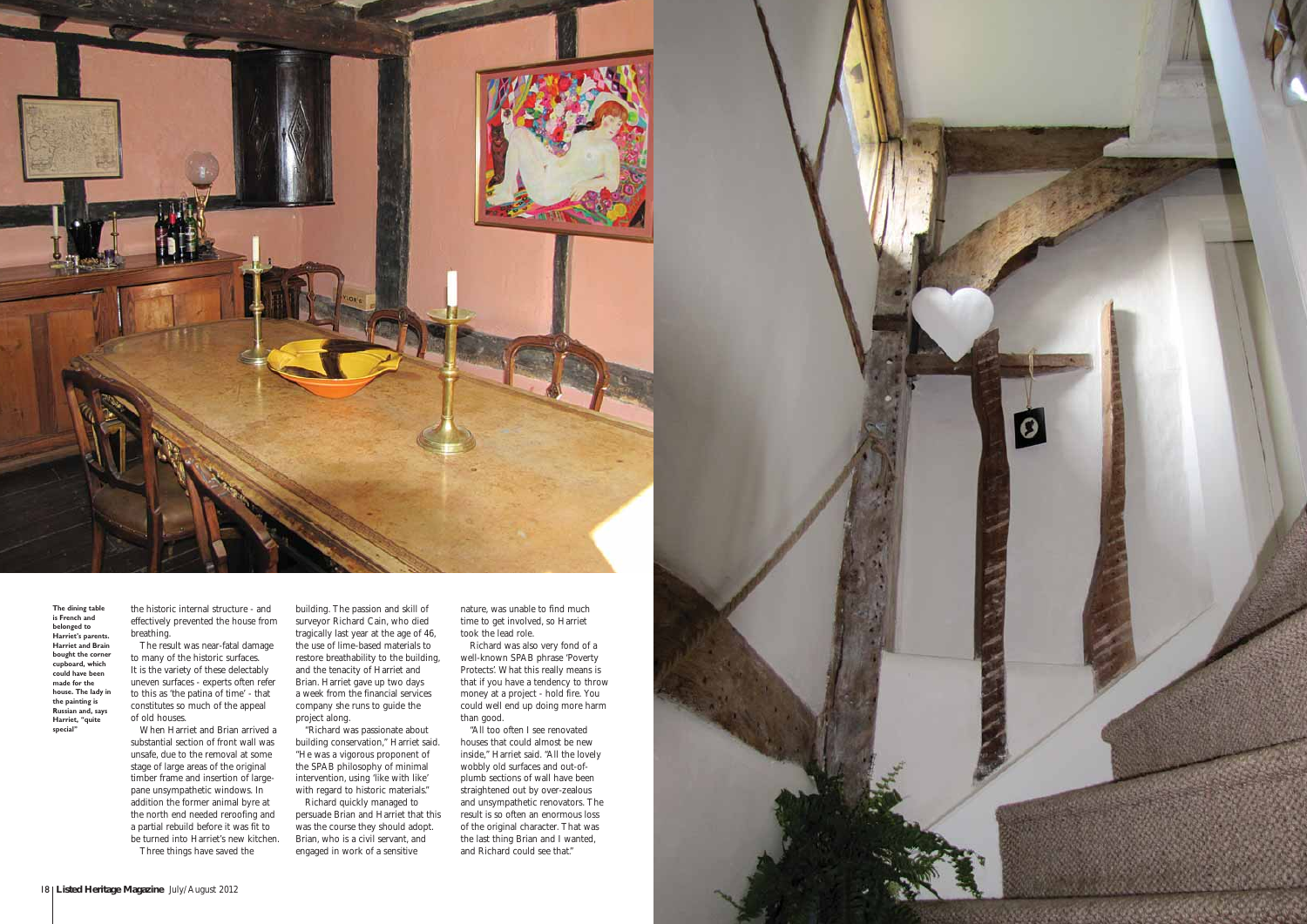



Harriet and Brian are far from poor, but they hate waste of all kinds, and Richard could see that their approach was not one of throwing money at the project. In any case the latter would have been very difficult because they realised that to complete the job would cost them about £170,000 - some £30,000 more than their allotted budget.

Apart from having to raise the additional money this also made them think about expense on all fronts.

"Basically our approach was whenever possible, don't replace unless it is absolutely necessary," Harriet said.

The result of this approach is that the house is full of delightfully

tactile surfaces. In many parts they have avoided replastering, preferring to repair and patch, and so retain many of the original surfaces more or less intact. "We have thrown virtually nothing away, preferring to reuse old materials wherever possible," Harriet said. "We get a great kick out of the old building's imperfections."

When work started in 2006 the first set of builders Harriet and Brian employed were found to be not up to the task and after a month it was decided to part company.

We chose a material called Hemcrete because it is a breathable material and looks wonderful finished with a lime plaster and limewash," Harriet said. "Richard used to say it is the modern version of wattle and daub, but with far better insulation qualities."

Hemcrete is a mixture of chopped hemp and lime that sets with a finish onto which it is quite easy apply a lime plaster. When finished  $\Rightarrow$ 

## When is a guarantee<br>no guarantee at all?  $\frac{1}{\sqrt{10}}$  and  $\frac{1}{\sqrt{10}}$  and  $\frac{1}{\sqrt{10}}$  and  $\frac{1}{\sqrt{10}}$  and  $\frac{1}{\sqrt{10}}$  and  $\frac{1}{\sqrt{10}}$  and  $\frac{1}{\sqrt{10}}$  and  $\frac{1}{\sqrt{10}}$  and  $\frac{1}{\sqrt{10}}$  and  $\frac{1}{\sqrt{10}}$  and  $\frac{1}{\sqrt{10}}$  and  $\frac{1}{\sqrt{10}}$  and  $\frac{1$

"After that experience I decided to put together my own team of local tradesmen and managed to get an excellent group together," Harriet said.

One of the greatest challenges

Of course they may just refuse to return to site - after **all, they've been paid for the work, why should they care?**

### *Left:* **The green oak porch was hugely expensive and built on site. It replaced a rather pedestrian porch built from painted softwood**

*Top right:* **Harriet and Brain decided to leave some panels of the original wattle and daub in the beautifully restored bathroom.** 

*Bottom right:* **Where the former animal byre had to be rebuilt Harriet and Brian went to great lengths to use typical local materials and** emulate vernacula **styles**

was the front elevation. Much of this was sagging and needed reinforcing as a result of the removal of so much of the oak frame. Eventually it was decided to rebuild the front ground floor walls and also much of the rear ground floor. The building was propped up section by section as the work took place.

- The work must conform to the BS6915 Code of Practice. Non conforming details must be rectified before the installation is approved.
- Relevant documents, including a technical inspection report, are filed with the LCA Secretariat
- $\langle \phi \rangle$  If a problem occurs within the Guarantee Period, the LCA contact the original installer to return to site to investigate
- n *It doesn't ma-er if the original installer is no longer trading, no longer a member of the LCA or otherwise unable (or just unwilling) to return to site, because in that case another LCA member is instructed to investigate*
- $\langle \phi \rangle$  If the problem is confirmed as being covered by the Guarantee Scheme, remedial works are carried out **without further expense** to the client
- All costs are covered by a separate Trust Fund which was set up and funded collectively by LCA members and ring-fenced from other day to day LCA activities
- The Trust Fund is insurance backed and underwritten through Lloyds of London to provide cover of up to £250,000 per project



...closer inspection shows the capping soldered to the rolls, probably intended to prevent wind lift but only succeeding in restricting the natural thermal movement of the sheet, which will ultimately cause failure and water nenetration.

**Quite simply, when the installing contractor is no longer around when a problem occurs with their "guaranteed" work**

**They may even have gone out of business (how good is their guarantee then?) - and just how good was the "Guaranteed" workmanship in the first place?**

That's why the 25 year Guarantee from a member of the Lead Contractors Association (LCA) is different.

- n The LCA Members 25 Year Guarantee Scheme's been running since 1999 now covering projects worth a cumulative £5.4M
- $\langle \overline{\Phi} \rangle$  LCA Members were the first in construction to give such a long guarantee – that's how confident they are in the quality of their work
- $\Phi$  The scheme is supported by all the major lead sheet manufacturers, providing an effective labour and materials warranty
- *Every project registered is vetted on completion on site by an experienced member of the LCA Council (who checks your installer's leadwork?)*

*The LCA Members' 25 year Guarantee Scheme A Guarantee that means what it says - 25 years peace of mind for your client, GUARANTEED!*

## *All leadworkers are not the same*





Properly formed crown capping, a complicated detail, neatly bossed and correctly clinned to prevent wind lift, with expansion gaps to allow natural thermal movement. Carried out by an LCA member, vetted and approved

Similar but less complex detail; neatly bossed and looks OK to the untrained eye, however...

If you don't see the logo



You don't see the specialist